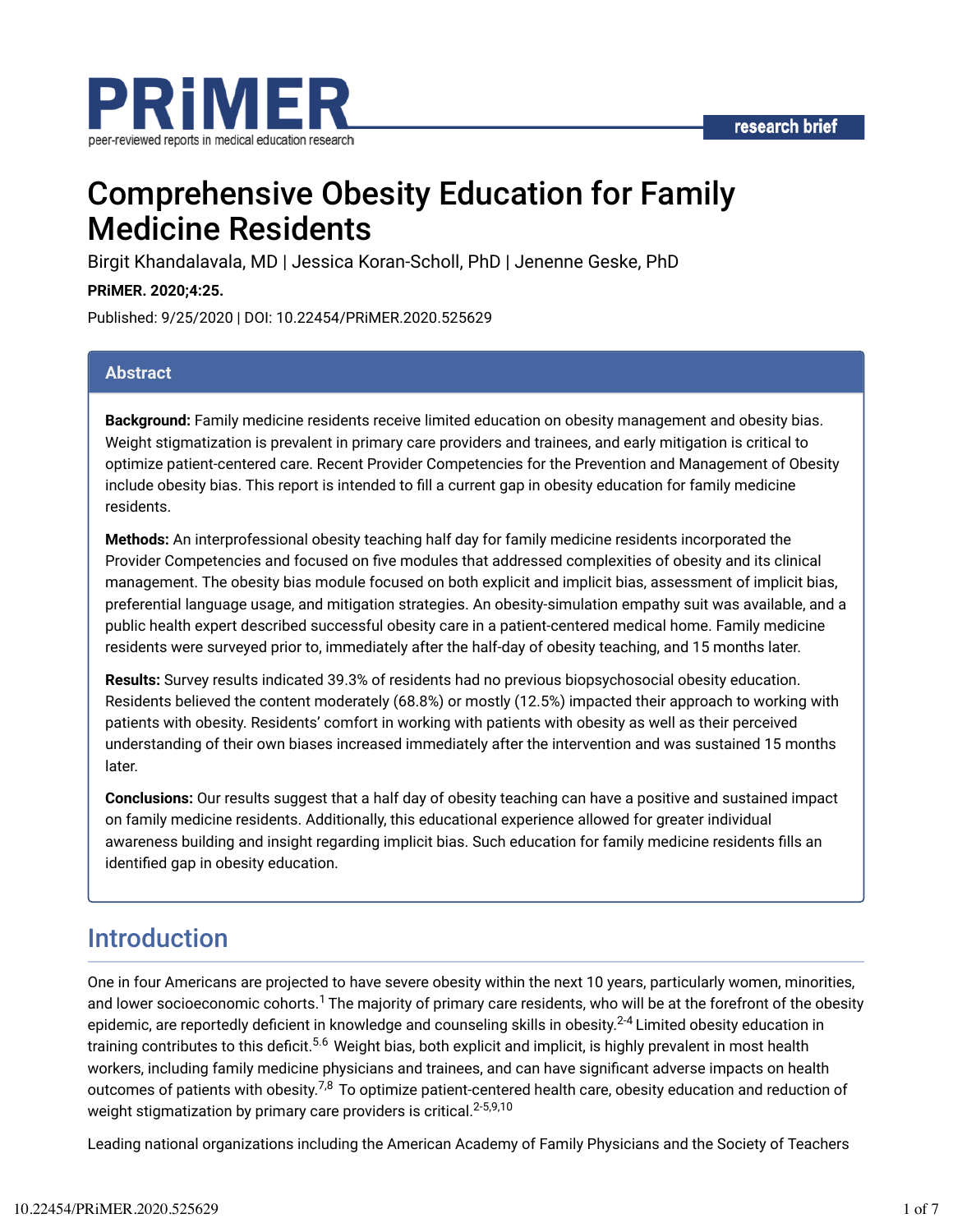of Family Medicine, recently released a seminal set of 10 core Provider Competencies for the Prevention and Management of Obesity.<sup>11</sup> These competencies are grouped into categories that focus on (1) increasing knowledge about obesity, (2) strategies for incorporating interprofessional care for patients with obesity, and (3) ways to improve interactions with patients with obesity.<sup>11</sup> Within the third category is a specific competency that addresses minimizing obesity bias. This competency includes exploring the personal understanding of weight bias and its impact on health and well-being, as well as the recognition and mitigation of weight biases in others. $^{11}$ 

Published reports of obesity curricula that include obesity bias education in primary care graduate medical education are scarce.<sup>12,13</sup> A few studies on obesity bias are reported for internal medicine residents<sup>14,15</sup> and pediatric residents,<sup>16</sup> but no reports specifically included family medicine residents. Education about the complex causes of obesity can reduce explicit bias,<sup>13,17,18</sup> while techniques that mitigate implicit bias include personal implicit bias awareness assessment, empathy-building exercises, and adopting respectful language.<sup>12</sup> Having identified a significant gap in the current obesity education of family medicine residents, and based on requests from our residents, we developed an obesity education curriculum. We adopted a comprehensive approach to the management of the patient with obesity, from lifestyle interventions to medical and surgical management, incorporating Provider Competencies surrounding obesity, and obesity bias education.<sup>19</sup> We sought to evaluate the effectiveness of this curriculum.

## **Methods**

The residency program in this Midwestern health science center trains approximately 72 family medicine residents per year. Each class is comprised of four subinterns (fourth-year medical students who train alongside the first-year family medicine residents), along with eight Air Force, three traditional, one underserved, and seven to eight rural residents per year. All available residents are required to attend teaching day sessions. In most cases, a significant portion of the residents cannot attend due to rotation commitments, personal leave, or other extenuating circumstances. Of the 33 house officers (HO) who attended the half day of obesity teaching (18 HO-I, 7 HO-II, 6 HO-III and two subinterns), 28 completed the survey. While attendance was mandatory, participation in the research portion was voluntary. The interprofessional curriculum presented by an obesity medicine specialist, a clinical psychologist, a pharmacist, and a public health professor, consisted of five modules and ended with a grand rounds presentation (Table 1). Each of the modules addressed several of the 10 Provider Competencies for the Prevention and Management of Obesity.

The first module provided an introduction to etiology of obesity and the basics of nutrition, macronutrients, diets, and dietary patterns. Information came from the Centers for Disease Control and Prevention's Overweight and Obesity web page and *Krause's Food & the Nutrition Care Process, 14th Edition.<sup>20,21</sup> The second module integrated* interactive learning components to address both implicit and explicit obesity bias and its impact on health care. Participants completed the web-based Harvard Implicit Association Test (IAT) $^{22}$  for weight bias to assess personal implicit bias. Explicit bias was assessed using a validated Feeling Thermometer. $^{23}$  Presenters also discussed the use of preferential, patient-first language, along with mitigation strategies for obesity bias. Residents could volunteer to wear an obesity simulation empathy suit, which simulates the size of a 600-pound person. They were encouraged to move around their environment while wearing the suit and to complete everyday activities such as bending down, moving through doorways, and sitting in various types of chairs.

The third module addressed the complex etiology of obesity along with an overview of the clinical management of obesity.<sup>24</sup> This session included the genetic and environmental causes of obesity and the limited role of personal choice with the intent of mitigating explicit bias. Review of the comprehensive management of obesity consisted of lifestyle, pharmacological, and surgical evidence-based guidelines.<sup>25,26</sup>

The fourth and fifth modules described the pharmacological and surgical interventions for obesity, their efficacy, and their limitations.<sup>27,28</sup> The half day of obesity teaching concluded with a grand rounds discussing the implementation of obesity care in a patient-centered medical home, presented by the chair of the Health Promotions Department from the College of Public Health.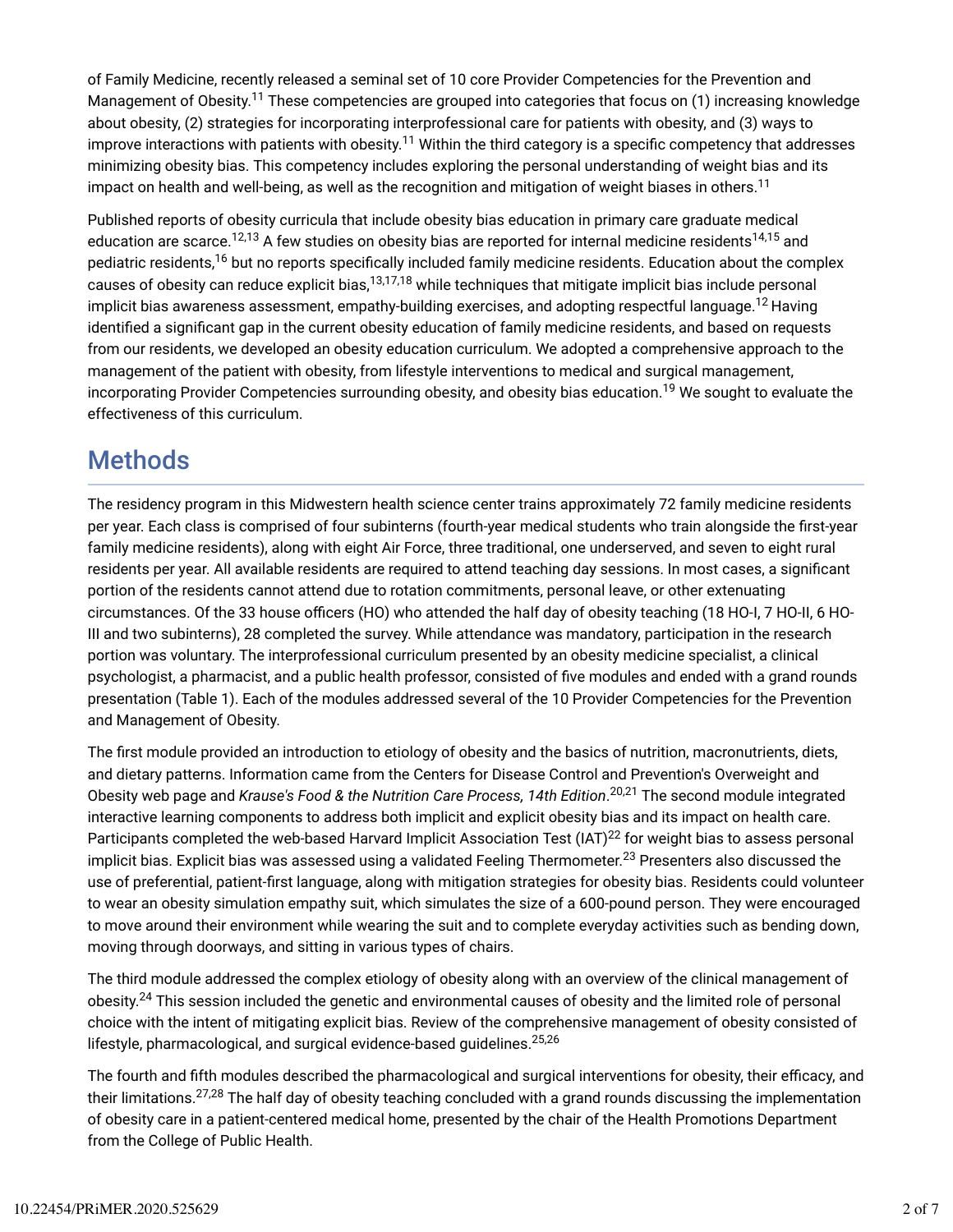We searched the literature for a validated survey for the evaluation of similar obesity modules. Of the sparse results generated, many were extensively long, did not include implicit or explicit bias, or were difficult to administer in a brief time.<sup>5,29</sup> Therefore the researchers developed two questions to assess participants' comfort levels in caring for patients with obesity and their understanding of their own obesity biases. We administered these questions before and after the half day of obesity teaching, and 15 months later. Prior to the half day of obesity teaching, participants were asked about previous education on managing patients with obesity. We did not collect identifiers and results could not be matched across time. We analyzed surveys using SPSS v 24.0 software. The University of Nebraska Institutional Review Board approved the study as exempt from review.

### **Results**

Prior to the half day of obesity teaching, 39.3% of the residents (n=11) reported no previous biopsychosocial obesity education. Routine teaching-day evaluations indicated that the program was well received and comparable to other topics presented during the academic year. Comfort and bias understanding results from the presurvey (n=28), immediate postsurvey (n=16), and 15-month follow-up survey (n=16) are summarized in Table 2. In order to maintain anonymity, identifiers were not collected, so surveys could not be matched across time points.

Between groups analyses of variance revealed that the level of comfort in working with patients with obesity improved significantly from baseline to both the immediate postassessment (Time 2) and the 15-month follow-up (Time 3; Table 2; *P*<.001). While comfort level increased from Time 2 to Time 3, this increase was not statistically significant. Similarly, respondents' perceived understanding of their own biases improved significantly from baseline to both the immediate and 15-month follow-ups *(P=*.002). Immediately after the workshop, the majority of respondents indicated that the educational content would moderately (68.8%) or mostly (12.5%) impact their approach to working with patients with obesity.

### **Discussion**

This half day of obesity teaching, that included obesity bias impact and mitigation, is the first reported for family medicine residents to incorporate the recent Provider Competencies for the Prevention and Management of Obesity. With 39% of residents reporting no prior obesity education, we addressed a significant gap in our current curricula. Within the framework of a half day of obesity teaching, we introduced education about caring for patients with obesity and understanding explicit and implicit obesity bias.

Previous studies have shown that targeted interventions can address stereotyping and communication skills,<sup>18</sup> and our survey results support these findings. Results of our study suggest that residents' personal understanding and awareness of their own biases, as well as their comfort level in working with patients with obesity, improved as a result of the education.

A strength of our study was the involvement of faculty from multiple professions, providing participants with several perspectives on obesity care. We addressed comprehensive care of the patient with obesity, including explicit and implicit bias considerations, which have not been described in other reports for resident education. Incorporation of the Provider Competencies will improve residents' readiness to understand and appreciate the complexities of obesity care and to begin to mitigate bias when working with patients with obesity. The use of an obesity simulation empathy suit was reflective of a patient-centered approach and encouraged audience engagement.<sup>29</sup> In addition, we developed all instructional materials from web-based and readily available evidence-based resources, allowing for easy reproducibility.

Further steps could consist of incorporating a skills-based curriculum, simulating patient encounters, capturing clinical outcome measures, and developing other structured educational opportunities. Participant learning should be assessed. Activities could include role modeling and developing lessons focused on treating complex patients and building empathy.<sup>9,17,31,32</sup> Not all family medicine programs have local resources available, but national organizations are producing educational material that could be used by faculty teachers to cover this deficit (Table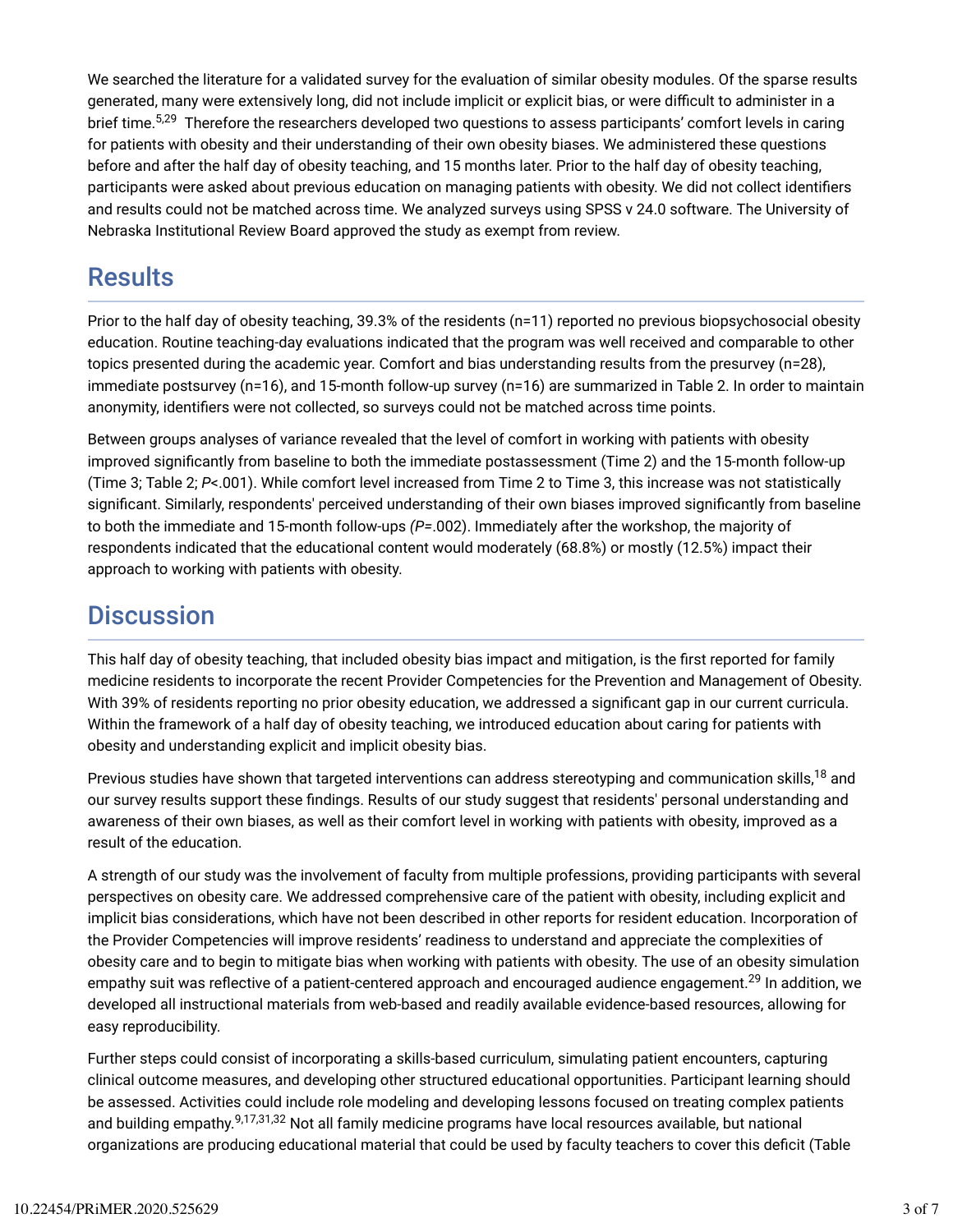1). Individual programs can develop curricula that reflect their specific needs. Our intervention was targeted to adult obesity and did not include children or adolescents; future education should include updated pediatric obesity guidelines.

The Provider Competencies can now guide comprehensive obesity education to reinforce and ensure the best care for patients with obesity. Our curriculum can serve as a template for the introduction and development of educational materials of this emerging topic into family medicine residency education.

## Tables and Figures

| adaan in ing Oboony Todoning Day                                                                   |                                                       |                                                                                                                                                                                                                                                                                                                                                                |                                                                                                                                                                                                                                                  |        |  |  |  |
|----------------------------------------------------------------------------------------------------|-------------------------------------------------------|----------------------------------------------------------------------------------------------------------------------------------------------------------------------------------------------------------------------------------------------------------------------------------------------------------------------------------------------------------------|--------------------------------------------------------------------------------------------------------------------------------------------------------------------------------------------------------------------------------------------------|--------|--|--|--|
| <b>Modules</b>                                                                                     | <b>Faculty</b>                                        | <b>Content/Source</b>                                                                                                                                                                                                                                                                                                                                          | <b>Provider Competency for Prevention</b><br>and Management of Obesity <sup>11</sup><br>Addressed (Competency $#$ )                                                                                                                              | Time   |  |  |  |
| Introduction<br>& nutrition<br>basics                                                              | Obesity<br>medicine<br>specialist.<br>MD              | Centers for Disease Control:<br>Overweight and Obesity <sup>20</sup> https://<br>www.cdc.gov/obesity/index.html<br>Krause's Food, Nutrition and Diet<br>Therapy text book <sup>21</sup>                                                                                                                                                                        | • Demonstrate a working knowledge and<br>epidemiology of obesity (1, 2)<br>• Describe the disparate burden of obesity and<br>approaches to mitigate it (3)                                                                                       | 30 min |  |  |  |
| Obesity bias                                                                                       | Director of<br>behavioral<br>medicine.<br>PhD         | Harvard Implicit Bias assessment <sup>22</sup><br>https://implicit.harvard.edu/implicit/<br>selectatest.html<br>Obesity empathy suit simulation                                                                                                                                                                                                                | • Strategies to minimize bias with<br>subcompetencies of the impact of weight<br>bias on health (6)<br>• Recognizing and mitigating own and others'<br>biases; use patient centered communication<br>when working with patients with obesity (7) | 45 min |  |  |  |
| Overview<br>of obesity:<br>etiology and<br>management                                              | Obesity<br>medicine<br>specialist,<br>MD              | Guidelines from the American<br>Association of Clinical<br>Endocrinologists docrine <sup>24</sup><br>https://www.aace.com/files/obesity/<br>final-appendix.pdf<br>Obesity algorithm (fee required) <sup>25</sup><br>https://obesitymedicine.org/obesity-<br>algorithm/<br>The Obesity Society (TOS)26<br>https://www.obesity.org/information-<br>for-patients/ | Implement a range of accommodations and<br>safety measures specific to people with<br>obesity (8)<br>• Utilize evidence-based care/services for people<br>with obesity and with comorbidities (9) and<br>with obesity comorbidities. (10)        | 45 min |  |  |  |
| Obesity<br>pharmacology                                                                            | Pharmacist<br>family<br>medicine,<br>PharmD           | Pharmacological Management of<br>Obesity Guideline Resources <sup>27</sup><br>https://www.endocrine.org/<br>clinical-practice-guidelines/<br>pharmacological-management-of-<br>obesity                                                                                                                                                                         | • Describe benefits of working interprofessionally<br>(4)<br>• Utilized evidence-based care/ services for<br>people with obesity or at risk for obesity (9)                                                                                      | 45 min |  |  |  |
| Bariatric<br>surgery                                                                               | Bariatric<br>surgeon,<br>MD                           | American Society of Metabolic<br>and Bariatric Surgery guidelines <sup>28</sup><br>https://asmbs.org/resources/<br>bariatric-surgery-guidelines-and-<br>recommendations                                                                                                                                                                                        | • Describe benefits of working interprofessionally<br>(4)<br>• Utilize evidence-based care/services for people<br>with obesity and with comorbidities (9) and<br>obesity comorbidities (10)                                                      | 45 min |  |  |  |
| Grand<br>rounds:<br>integration<br>partnerships<br>for obesity<br>management<br>in primary<br>care | Public<br>health<br>promotions<br>dept. chair,<br>PhD | Objectives:<br>Understand the demographics of<br>obesity in America<br>Recognize obesity's effect on<br>public health<br>Be able to utilize tactics to combat<br>obesity                                                                                                                                                                                       | • Apply the skills necessary for effective<br>interprofessional collaboration and<br>integration of clinical and community care for<br>obesity (5)                                                                                               | 60 min |  |  |  |

#### Table 1: Modules Included in the Obesity Teaching Day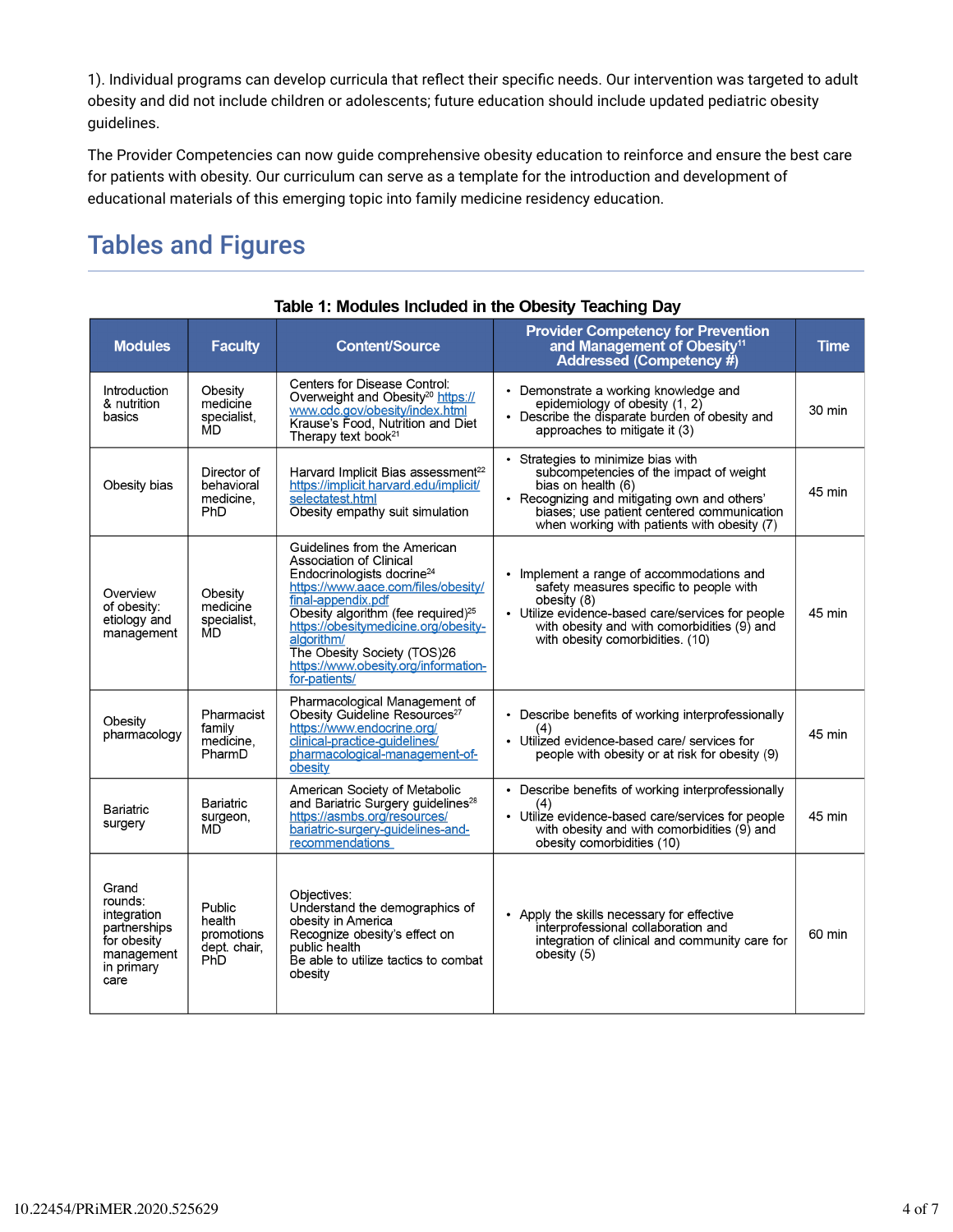#### Table 2: Level of Comfort When Working With Patients With Obesity Before an Obesity Workshop Before and After the Intervention

| <b>Survey Question</b>                                                                                         | <b>Preintervention</b><br>$(N=28)$ | <b>Immediately</b><br><b>Postintervention</b><br>$(N=16)$ | <b>15 Months</b><br><b>Postintervention</b><br>$(N=16)$ | <b>Omnibus</b><br>P Value |
|----------------------------------------------------------------------------------------------------------------|------------------------------------|-----------------------------------------------------------|---------------------------------------------------------|---------------------------|
| How comfortable do you feel<br>working with patients with<br>obesity?<br>Mean $(SD)^a$                         | 2.77(.66)                          | 3.34(.47)                                                 | 3.50(63)                                                | < 001                     |
| How well do you think you<br>understand your biases in working<br>with patients with obesity?<br>Mean $(SD)^a$ | 2.48(.83)                          | 3.19(.66)                                                 | 3.13(.50)                                               | .002                      |

<sup>a</sup> Scale: 1=not at all, 2=slightly, 3=moderately, 4=mostly

### Corresponding Author

#### Birgit Khandalavala, MD

University of Nebraska Medical Center, Department of Family Medicine, 983075 Nebraska Medical Center, Omaha, NE 68198-3075. 402-559-3864. Fax: 402-559-6051

birgit.khandalavala@unmc.edu

### **Author Affiliations**

Birgit Khandalavala, MD - Department of Family Medicine, University of Nebraska Medical Center, Omaha, NE Jessica Koran-Scholl, PhD - Department of Family Medicine, University of Nebraska Medical Center, Omaha, NE Jenenne Geske, PhD - Department of Family Medicine, University of Nebraska Medical Center, Omaha, NE

#### References

- 1. Ward ZJ, Bleich SN, Cradock AL, et al. Projected US state-level prevalence of adult obesity and severe obesity. N Engl J Med. 2019;381(25):2440-2450. doi:10.1056/NEJMsa1909301
- 2. Stanford FC, Johnson ED, Claridy MD, Earle RL, Kaplan LM. The role of obesity training in medical school and residency on bariatric surgery knowledge in primary care physicians. International journal of family medicine. 2015;2015. doi:10.1155/2015/841249
- 3. Guo JL, Gottlieb NH, Smith MM, Huang PP, Huang CM. Nutrition and physical activity counseling practices of family practice residents. J Cancer Educ. 2002;17(3):128-137.
- 4. Wadden TA, Volger S, Tsai AG, et al; POWER-UP Research Group. Managing obesity in primary care practice: an overview with perspective from the POWER-UP study. Int J Obes. 2013;37(S1)(suppl 1):S3-S11. doi:10.1038/ijo.2013.90
- 5. Acosta A, Azzalin A, Emmons CJ, Shuster JJ, Jay M, Lo MC. Improving residents' clinical approach to obesity: impact of a multidisciplinary didactic curriculum. Postgrad Med J. 2014;90(1069):630-637. doi:10.1136/postgradmedj-2014-132821
- 6. Colbert JA, Jangi S. Training physicians to manage obesity—back to the drawing board. N Engl J Med. 2013;369(15):1389-1391. doi:10.1056/NEJMp1306460
- 7. Puhl RM, Heuer CA. The stigma of obesity: a review and update. Obesity (Silver Spring). 2009;17(5):941-964. doi:10.1038/oby.2008.636
- 8. Khandalavala BN, Rojanala A, Geske JA, Koran-Scholl JB, Guck TP. Obesity bias in primary care providers. Fam Med. 2014;46(7):532-535.
- 9. Phelan SM, Puhl RM, Burke SE, et al. The mixed impact of medical school on medical students' implicit and explicit weight bias. Med Educ. 2015;49(10):983-992. doi:10.1111/medu.12770
- 10. FitzGerald C, Hurst S. Implicit bias in healthcare professionals: a systematic review. BMC Med Ethics. 2017;18(1):19. doi:10.1186/s12910-017-0179-8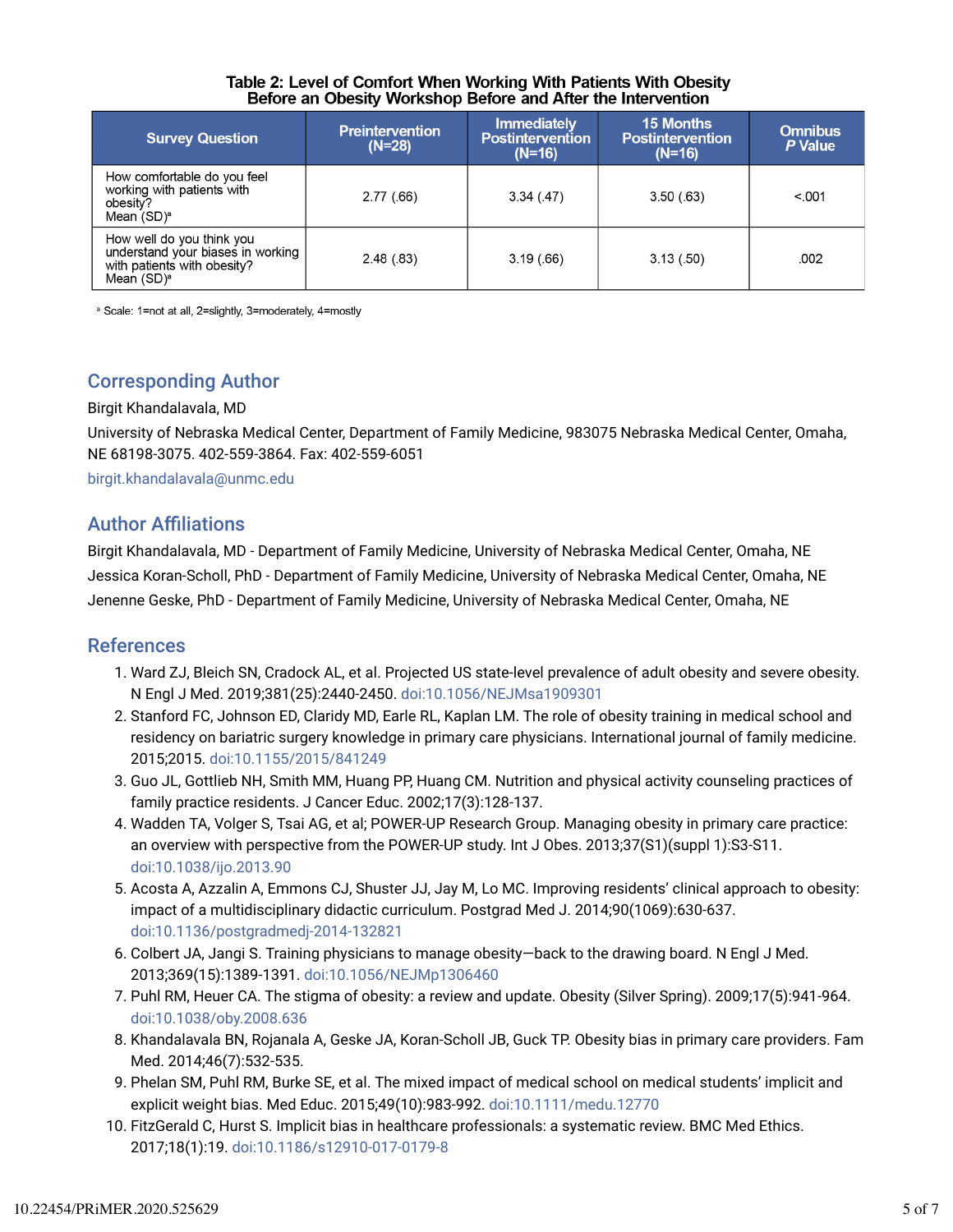- 11. Bradley DW, Dietz W. Provider competencies for the prevention and management of obesity. The Robert Woodson Foundation [Washington, D.C. Bipartisan Policy Center, June 2017.]. 2017;1(1):1-12.
- 12. Puhl RM, Phelan SM, Nadglowski J, Kyle TK. Overcoming weight bias in the management of patients with diabetes and obesity. Clin Diabetes. 2016;34(1):44-50. doi:10.2337/diaclin.34.1.44
- 13. Puhl RM, Luedicke J, Grilo CM. Obesity bias in training: attitudes, beliefs, and observations among advanced trainees in professional health disciplines. Obesity (Silver Spring). 2014;22(4):1008-1015. doi:10.1002/oby.20637
- 14. Kushner RF, McGaghie WC, Pendarvis L. Medical residency training in the management of obesity. Acad Med. 2000;75(5):550. doi:10.1097/00001888-200005000-00080
- 15. Herzog J, Cameron K, Badaracco M, Kushner R. Development and implementation of a new OSCE for assessing resident competency in weight loss counseling. MedEdPublish. 2018;7(1):7. doi:10.15694/mep.2018.0000015.1
- 16. Rincon-Subtirelu M. Education as a tool to modify anti-obesity bias among Pediatric residents. Int J Med Educ. 2017;8:77-78. doi:10.5116/ijme.58b1.46e3
- 17. Kushner RF, Zeiss DM, Feinglass JM, Yelen M. An obesity educational intervention for medical students addressing weight bias and communication skills using standardized patients. BMC Med Educ. 2014;14(1):53. doi:10.1186/1472-6920-14-53
- 18. Poustchi Y, Saks NS, Piasecki AK, Hahn KA, Ferrante JM. Brief intervention effective in reducing weight bias in medical students. Fam Med. 2013;45(5):345-348.
- 19. Garvey WT, Mechanick JI, Brett EM, et al. American association of clinical endocrinologists and american college of endocrinology clinical practice guidelines for comprehensive medical care of patients with obesityexecutive summary. Endocr Pract. 2016.
- 20. Centers for Disease Control and Prevention. Overweight & Obesity. https://www.cdc.gov/obesity/index.html. Published June 30, 2020. Accessed July 30, 2020.
- 21. Mahan LK, Raymond J. Krause's Food, & the Nutrition Care Process. 14<sup>th</sup> Edition. Saunders Philadelphia: Saunders; 2016.
- 22. Project implicit. https://implicit.harvard.edu/implicit/index.jsp. Accessed April 7, 2020.
- 23. Alwin DF. Feeling thermometers versus 7-point scales: which are better? Sociol Methods Res. 1997;25(3):318-340. doi:10.1177/0049124197025003003
- 24. Garvey WT, Mechanick JI, Brett EM, et al; Reviewers of the AACE/ACE Obesity Clinical Practice Guidelines. American association of clinical endocrinologists and american college of endocrinology comprehensive clinical practice guidelines for medical care of patients with obesity. Endocr Pract. 2016;22(s3)(suppl 3):1-203. doi:10.4158/EP161365.GL
- 25. The Obesity Society. Additional resources for obesity management. https://obesitymedicine.org/clinicianresources/obesity-medicine-resources-clinicians/. Updated 2020. Accessed March 11, 2020.
- 26. Obesity Medicine Association. Information for Healthcare Providers and Patients. https://www.obesity.org /information-for-patients/. Published March 23, 2020. Accessed July 30, 2020.
- 27. Apovian CM, Aronne LJ, Bessesen DH, McDonnell ME, Murad MH, Pagotto U, Ryan DH, Still CD. Pharmacological Management of Obesity Guideline Resources. Endocrine Society. https://www.endocrine.org /clinical-practice-guidelines/pharmacological-management-of-obesity. Accessed July 30, 2020.
- 28. American Society for Metabolic and Bariatric Surgery. Bariatric Surgery Guidelines and Recommendations. https://asmbs.org/resources/bariatric-surgery-guidelines-and-recommendations. Published December 30, 2014. Accessed July 30, 2020
- 29. Kushner RF, Zeiss DM, Feinglass JM, Yelen M. An obesity educational intervention for medical students addressing weight bias and communication skills using standardized patients. BMC Med Educ. 2014;14(1):53. doi:10.1186/1472-6920-14-53
- 30. Sukhera J, Watling C. A framework for integrating implicit bias recognition into health professions education. Acad Med. 2018;93(1):35-40. doi:10.1097/ACM.0000000000001819
- 31. Schwartz MB, Chambliss HO, Brownell KD, Blair SN, Billington C. Weight bias among health professionals specializing in obesity. Obes Res. 2003;11(9):1033-1039. doi:10.1038/oby.2003.142